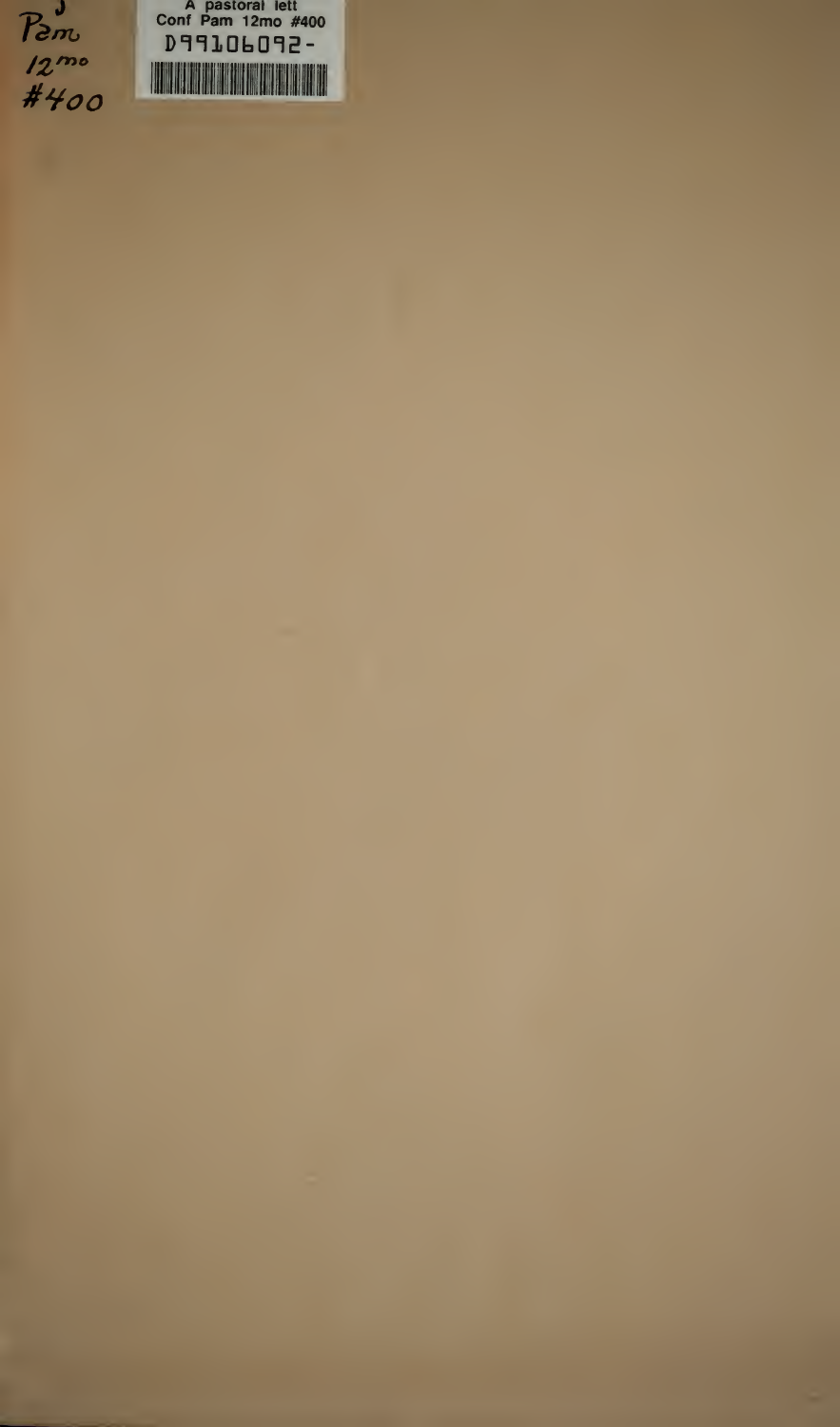## A PASTORAL LETTER;

WRITTEN IN

## PERILOUS TIMES,

AND SUITABLE TO THE

## PRESENT TIMES.

MONTGOMERY, ALA.: FLOYD & WARROCK BOOK AND JOB PRINTERS. 1861.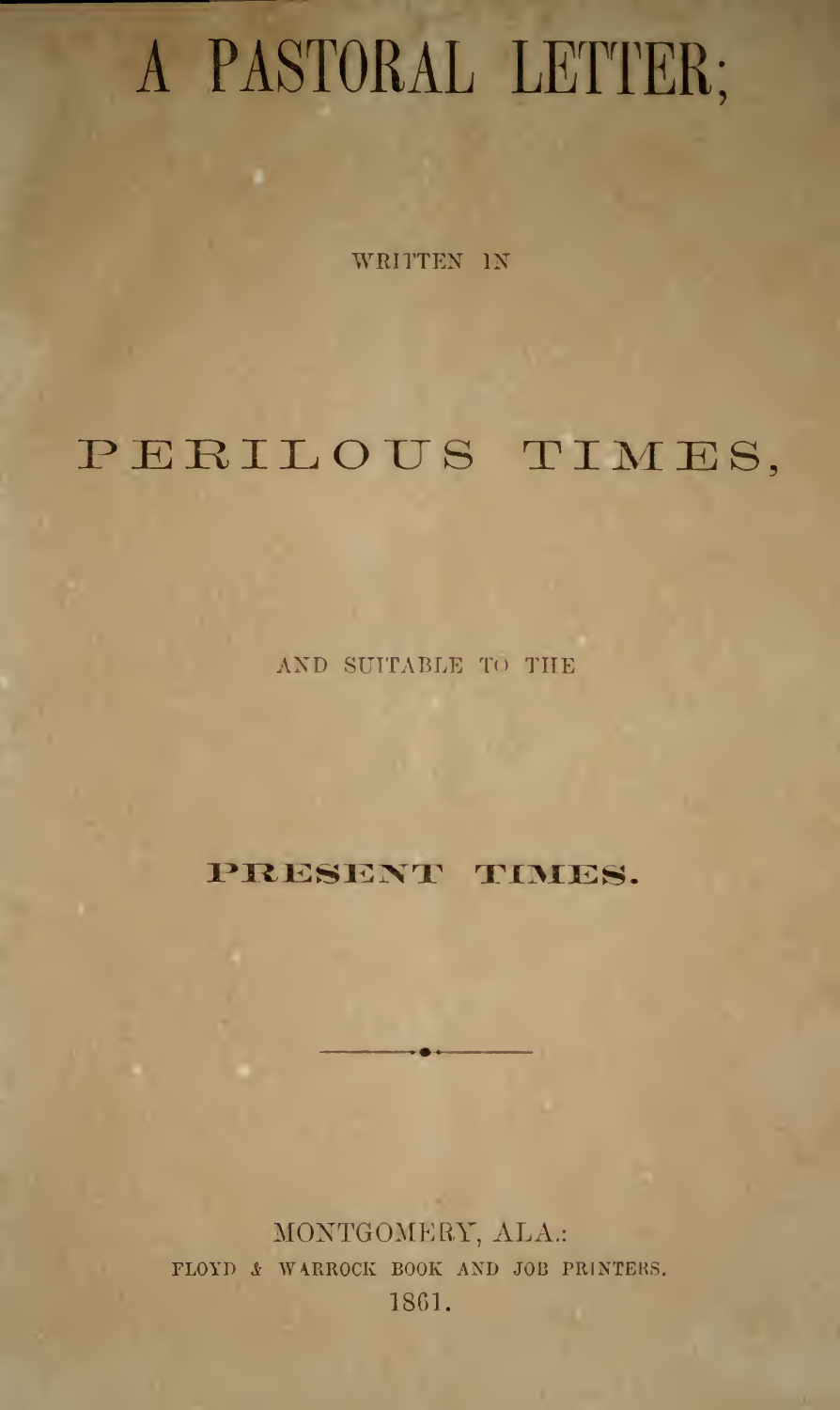At a recent Union Prayer meeting of Christians in Montgomery, Ala., assembled to intercede with Almighty God in behalf of our country, the following extract of a Pastoral Letter, written in troublous times of the Revolution, was read by the minister presiding at the meeting. A patriotic Christian lady, who was present, being much impressed with the suitableness of this letter to our own perilous times, and desiring that it might have a wider circulation, expressed a wish that it might be printed in the form of a tract, and provided means to defray the expense of its publication.

This letter bears date May 22, 1775; and was written by Drs. Witherspoon, Rodgers, and others, of a Synod of the Presbyterian Church, to the Congregations under their care.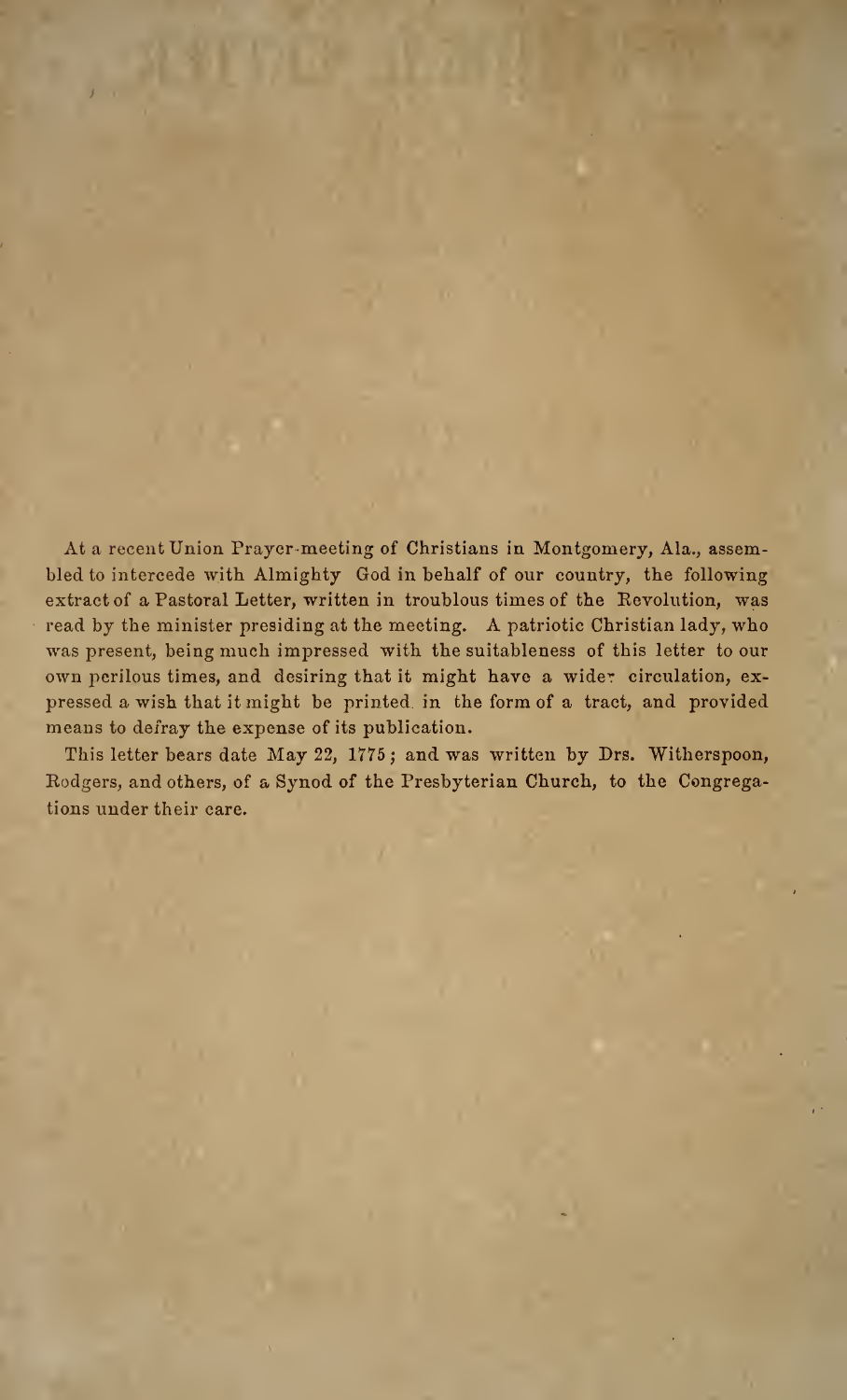## PASTORAL LETTER.

400

 $V<sub>errj</sub>$  Dear Brethren :—The Synod being met at a time when public affairs wear so threatening an aspect, and when (unless God in his sovereign providence speedily prevent it) all the horrors of a civil war throughout this great Continent are to be apprehended, were of opinion, that they could not dis charge their duty to the numerous Congregations under their care, without addressing them at this important crisis. As the firm belief, and habitual recollection of the power and presence of the living God, ought at all times to possess the minds of real Christians, so in seasons of public calamity, when the Lord is known by the judgment which he executeth, it would be an ignorance or indifference highly criminal not to look up to Him with reverence, to implore his mercy by humble and fervent prayer, and, if possible, to prevent his vengeance by unfeigned repentance.

We therefore, brethren, beseech you in the most earnest manner, to look beyond the immediate authors either of your suf ferings or fears, and to acknowledge the holiness and justice of the Almighty in the present visitation. He is righteous in all his ways, and holy in all his works. Affliction springeth not out of the dust. He doth not afflict willingly, nor grieve the children of men ; and, therefore, it becomes every person, family, city, and province, to humble themselves before his throne, to confess their sins, by which they have pro-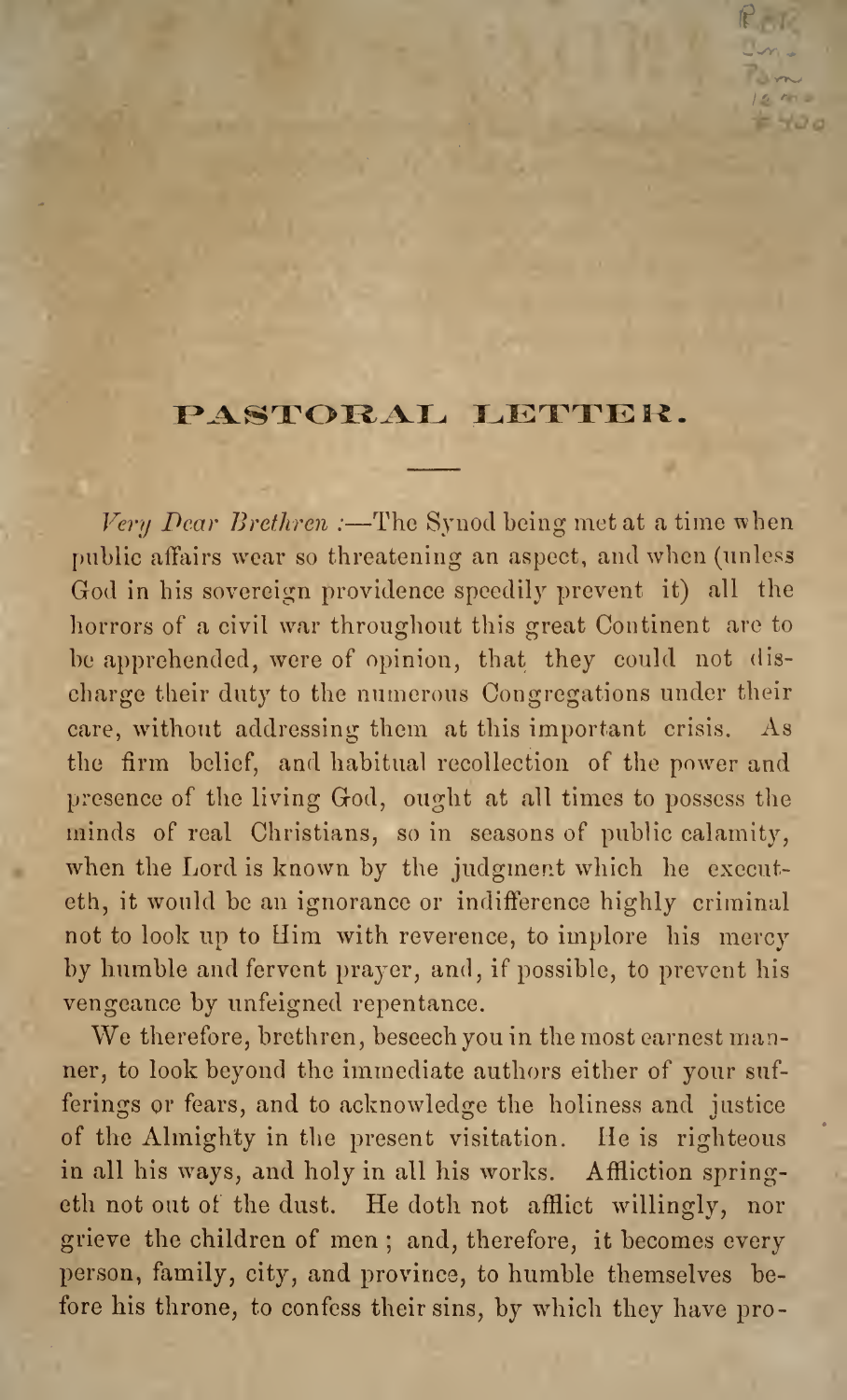voked his indignation, and to beseech him to pour out upon all ranks a spirit of repentance and of prayer. Fly also for forgiveness to the atoning blood of the Redeemer—the blood of sprinkling, which speaketh better things than that of Abel. Remember and confess not only your sins in general, but those prevalent national offences, which may be justly considered as the procuring causes of public judgments ; particularly profaneness and contempt of God, his name, Sabbaths, and sanctuary ; pride, luxury, uncleanness, and neglect of family religion and government, with the deplorable ignorance and security which certainly ought to be imputed to this as their principal cause. All these are, among us, highly ag-. gravated by the inestimable privileges which we have hitherto enjoyed without interruption since the first settlement of this country. If, in the present day of distress, we expect that God will hear our supplications, and interpose for our protection or deliverance, let us remember, what He himself requires of us is, that our prayers should be attended with a sincere purpose, and thorough endeavor after personal and family reformation. "If thou prepare thine heart, and stretch out thy hand towards him, if iniquity be in thine hand, put it far away, and let not wickedness dwell in thy tabernacles." Job xi. 13, 14.

The Synod cannot help thinking that this is a proper time for pressing all of every rank, seriously to consider the things that belong to their eternal peace. Hostilities, long feared, have now taken place ; the sword has been drawn in one province, and the whole continent, with hardly any exception, seem determined to defend their rights by force of arms. If, at the same time, the British ministry shall continue to enforce their claims by violence, a lasting and bloody contest must be expected. Surely, then, it becomes those who have taken up arms, and profess a willingness to hazard their lives in the cause of liberty, to be prepared for death, which to many must be certain, and to every one is a possible or probable event.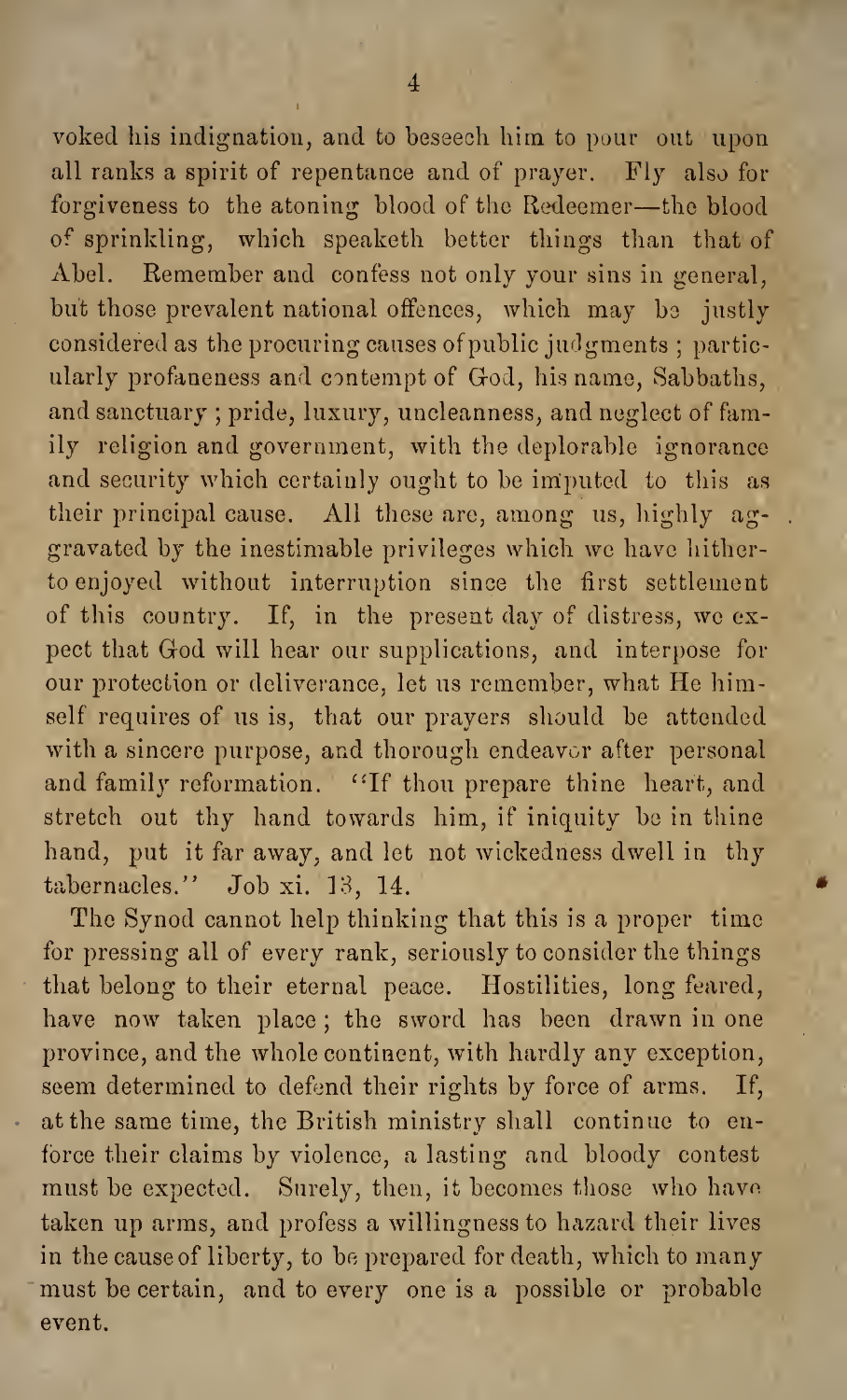We have long seen with concern, the circumstances which occasioned and the gradual increase of, this unhappy difference. As Ministers of the gospel of peace, we have ardentlywished that it could, and often hoped that it would have been more early accommodated. It is well known to you, (otherwise it would be imprudent indeed thus public y to profess) that we have not been instrumental in inflaming the minds of the people, or urging them to acts of violence and disouler. Perhaps no instance can be given on so interesting a subject, in which political sentiments have been so long and so fully kept from the pulpit, and even malice itself has not charged us with labouring from the press : but as things are now come to such a state, that we do not wish to conceal our opinions as men and citizens, so the relation we stand in to you seemed to make the present improvement of it to your spiritual benelit, an indispensable duty.

Suffer us then to lay hold of your present temper of mind, and to exhort, especially the young and vigorous, by assuring them that there is no soldier so undaunted as the pious man, no army so formidable as those who are superior to the fear of death. There is nothing more awful to think of, than that those whose trade is war should be despisers of the name of the Lord of hosts, and that shey should expose themselves to the imminent danger of being immediately sent from curs ing and cruelty on the earth, to the blaspheming rage and desparing horrors of the infernal pit. Let, therefore, every one, who from generosity of spirit, or benevolence of heart, offers himselt as a champion in his country's cause, be per suaded to reverence the name, and walk in the fear of the Prince of the kings of the earth, and then he may, with the most unshaken firmness, expect the issue cither in victory or death

Let it not be forgotten, that though for the wise ends of his providence it may please God, for a season to suffer his people to Ifc under unmerited oppression, yet in general, we may expect, that those who fear and servo Him in sincerity and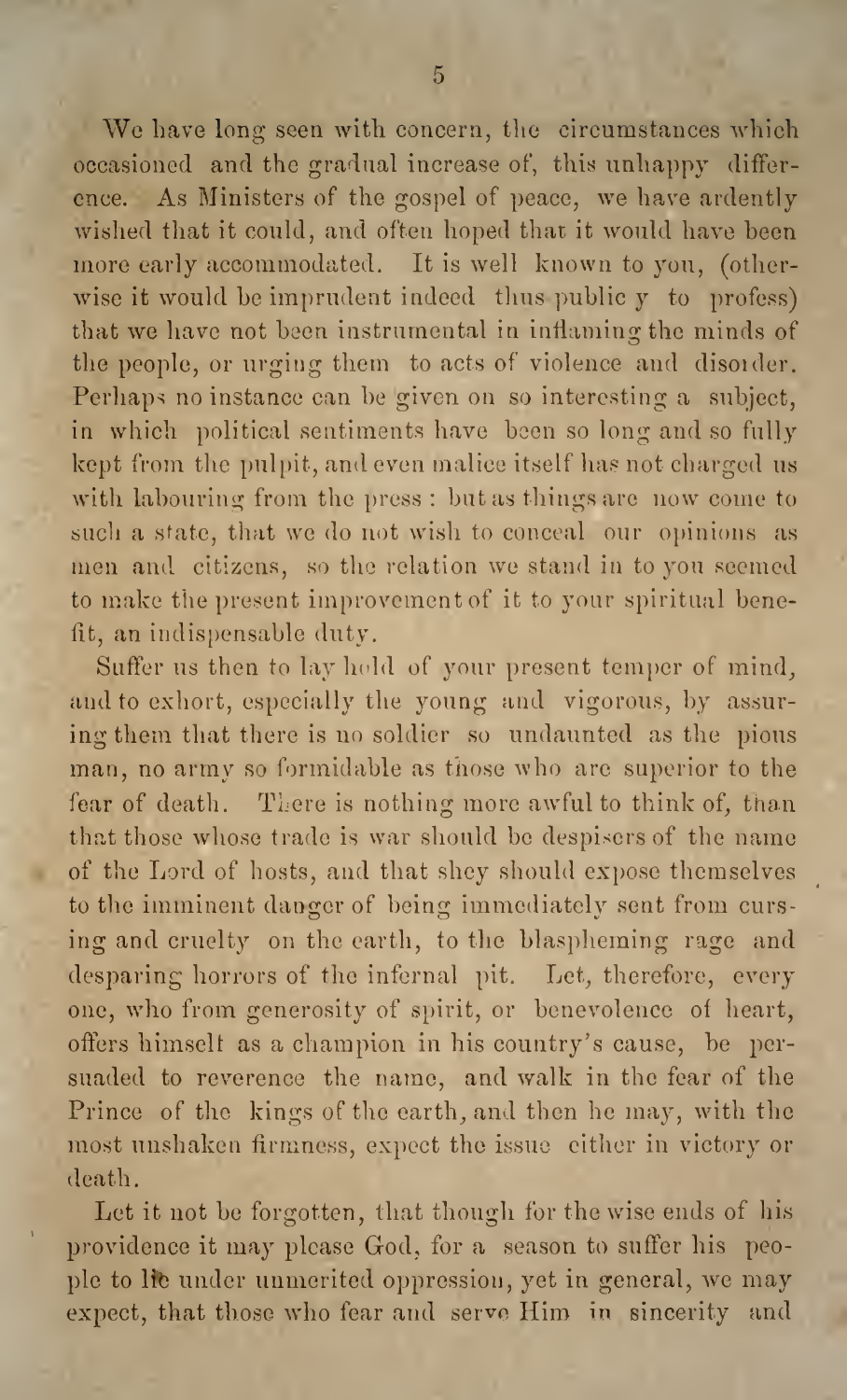truth, will be favoured with his countenance and strength. It is both the character and the privilege of the children of God, that they call upon Him in the day of trouble, and He, who keepeth covenant and truth for ever, has said, that his ears arc always open to their cry. We need not mention to you in how many instances the event in battles, and success in war, have turned upon circumstances which were inconsiderable in themselves, as well as out of the power of human pruence to foresee or direct, because we suppose you firmly believe that after all the counsels of men, and the most probable and promising means, the Lord will do that which seemeth him good ; nor hath his promise ever failed of its full accomplishment: "the Lord is with you while ye be with him, and if ye seek him he will be found of you ; but if ye forsake him he will foiwake you." 2 Chron. xv. 2.

The Union Prayer-meeting, at which this Pastoral Letter was read, is held on every Monday afternoon, between the hours of five and six, in the Lecture Room of the Methodist Episcopal Church.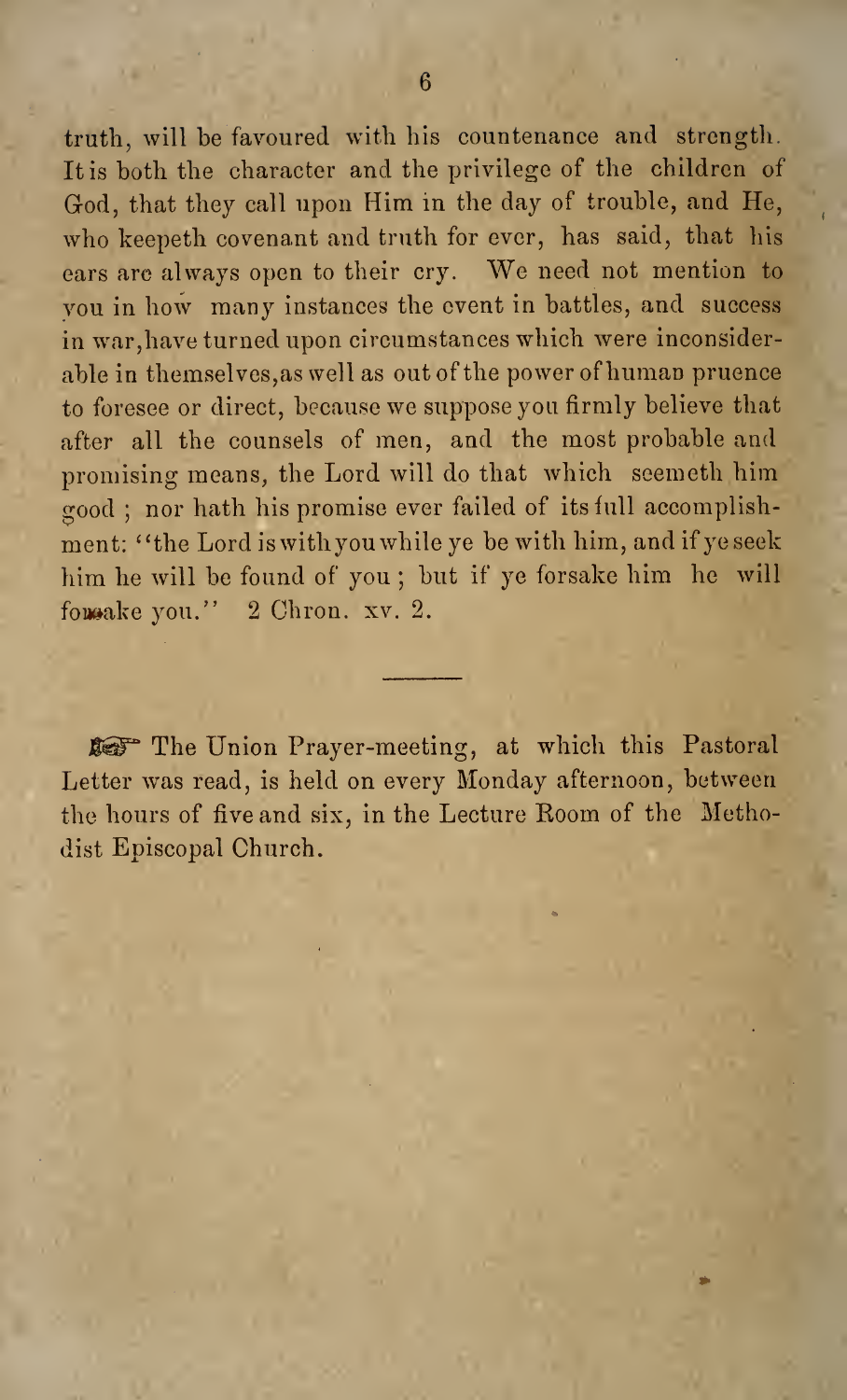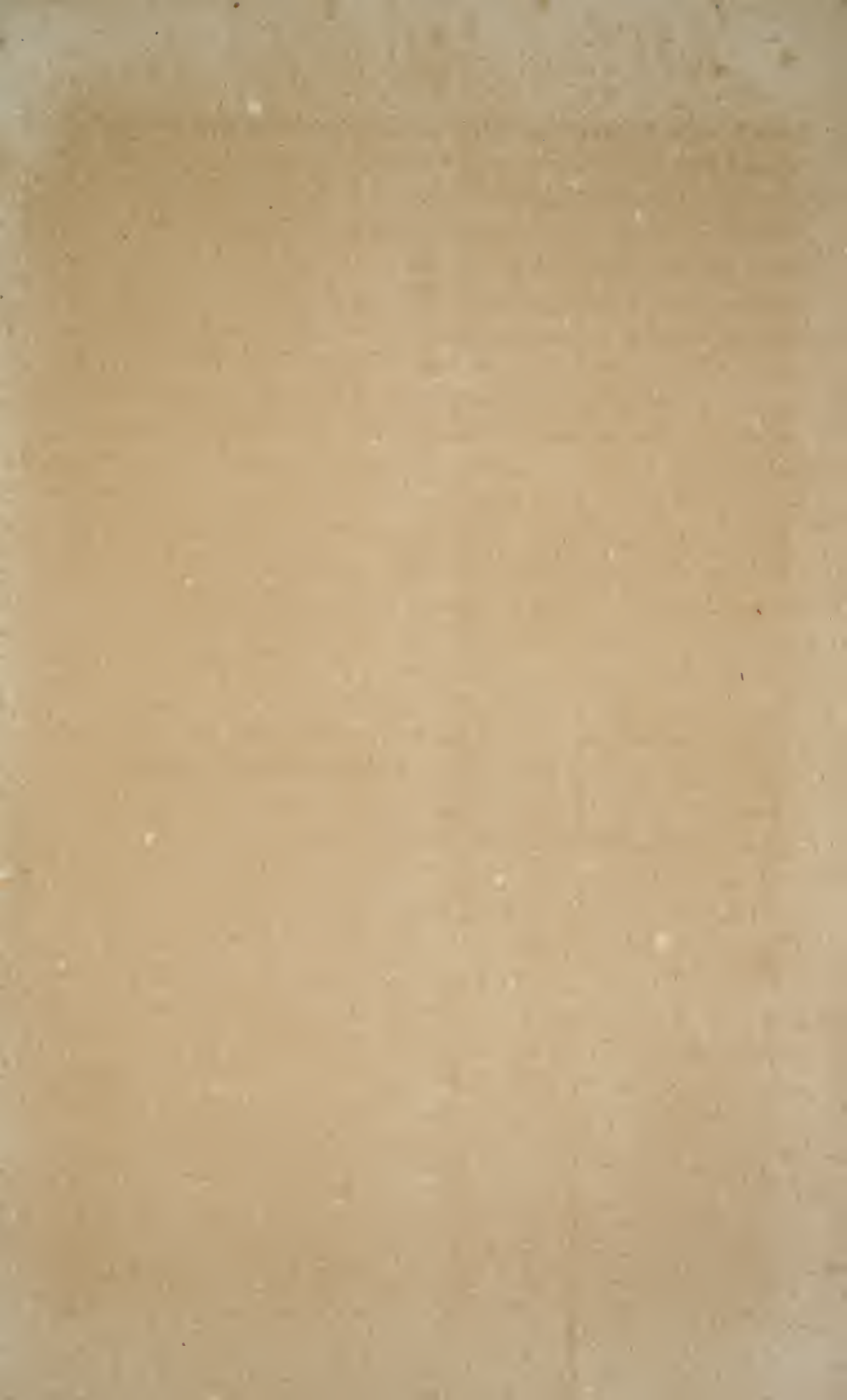